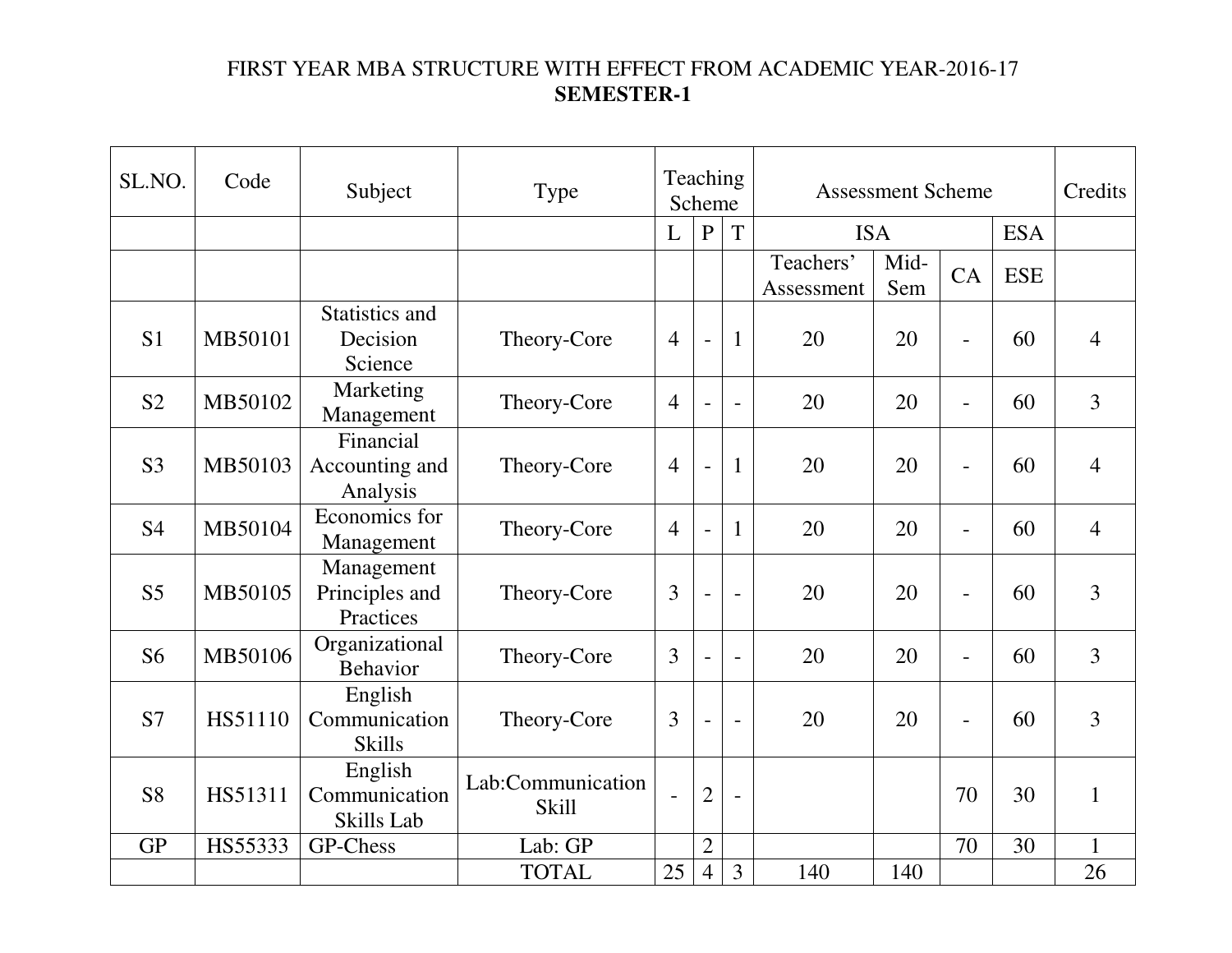# **Credits:** 04 **Teaching Scheme: -** Theory 4 Hrs/Week

**Prerequisites**: Graduates in any discipline

# **Course Objectives:**

1. To lay an adequate theoretical foundation to study various applied fields in statistics and decision science.

2. To understand role of quantitative techniques in managerial decision making.

3. To understand applications of various quantitative techniques in managerial settings.

# **Course Details:**

# **Unit 1 Fundamentals to statistical methods (10 Hrs)**

U.1.1. Statistical methods: Measures of central tendency and dispersion, Standard Deviation, moments, measures of skewness and kurtosis, simple correlation, calculation of correlation coefficient, Regression: Linear regression, calculation of regression coefficient, Time series Model.

U.1.2. Self studies Topics :Probable error, rank correlation, multiple regression, exponential smoothing Techniques

# Unit 2 Probability (08 Hrs)

U2.1. Probability: concept Addition, Conditional Probability Bay's theorem, Probability Distributions: Normal and Binomial.

U.2.2. Self Study Topics: Normal Distribution

# **Unit 3 Role of quantitative techniques in linear programming problems (08 Hrs)**

U.3.1. Concept, Formulation & Graphical and Simplex Solution, Assignment Models: Concept, Flood's Technique / Hungarian Method, applications including restricted & multiple assignments, transportation Models: Concept, Formulation, Problem types: Balanced, Unbalanced, Minimization, Maximization Basic initial solution using North West Corner, Least Cost & VAM, and Optimal Solution using MODI.

**U.3.2.** Self Study Topics: Assignment Models: Concept, Flood's Technique / Hungarian Method, applications including restricted & multiple assignments.

# Unit 4 Queuing Theory (08 Hrs)

U.4.1. Concept, single Server (M/M/1, Infinite, FIFO), Markov Chains & Simulation Techniques: Markov chains: Applications related to management functional areas, Implications of Steady state Probabilities, Decision making based on the inferences Monte Carlo Simulation, Scope and limitations.

U.4.2. Self Study Topics: Multi Server (M/M/C, Infinite, FIFO)

# Unit 5 Decision theory (06 Hrs)

U.5.1. Game Theory: Concept, 2 zero sum game with dominance, pure and mixed Strategy. U.5.2. Self study topics: Concept, Decision under risk (EMV) & uncertainty

# **Course Outcome:**

- 1. Analyse and use linear programming for complex issues in Organisations.
- 2. Application of management sciences to the planning and design of production, distribution, and service systems.
- 3. Analysis and use of statistical concepts and techniques for operational and managerial decisions.
- 4. Develop generic framework for risk and decision-making in the presence of uncertainty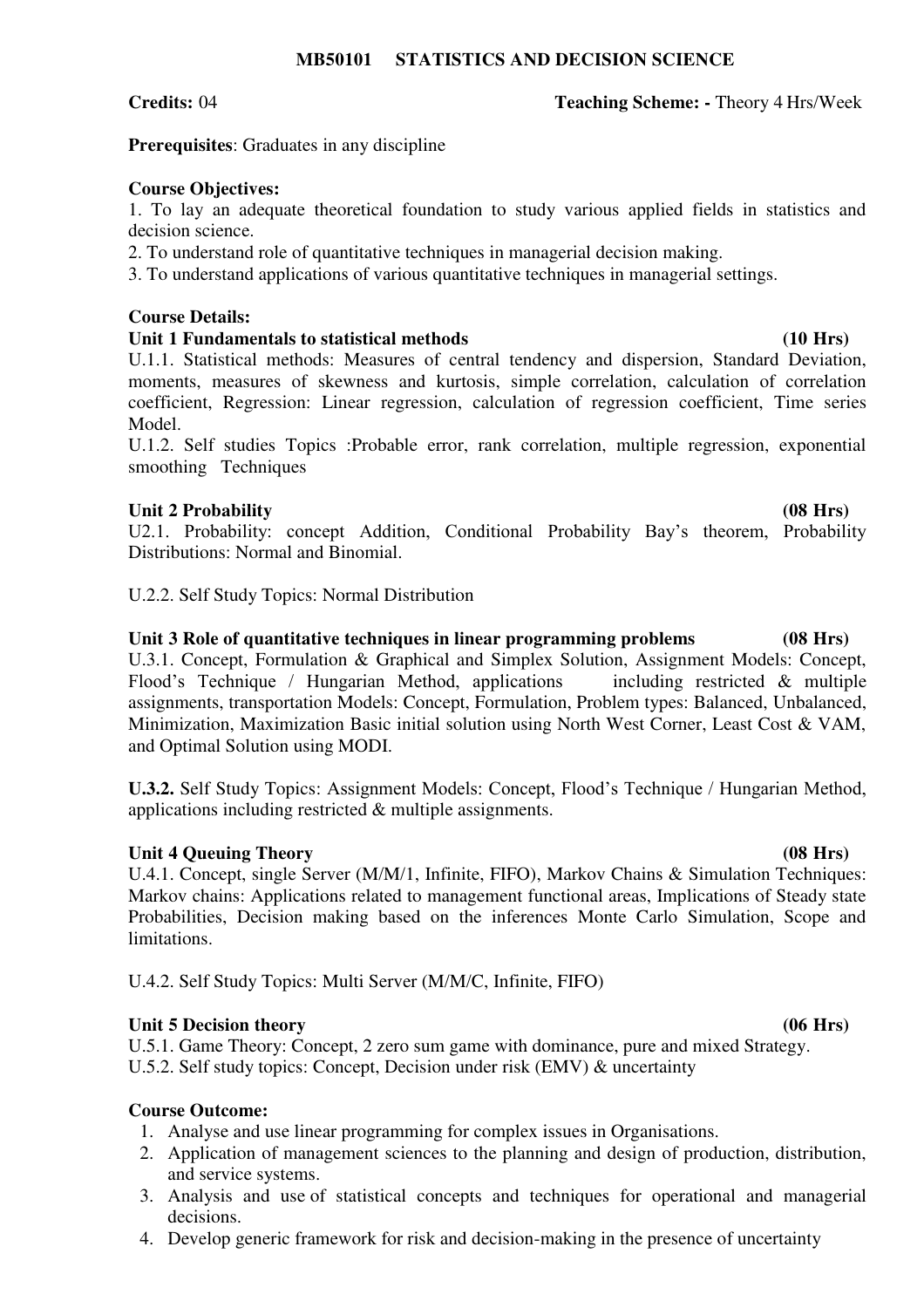# **Text Books:**

T1. "Operations Research", Hamdy A. Taha, Hall of IndiaPrivate Limited, New Delhi, Sixth Edition ,1997.

T2. "Operation Research", Pai, , Oxford,  $1<sup>st</sup>$  ed, 2012

T3. "Operations Research", S. Kalavathy, Vik ash Publishing HousePrivate Limited, 4<sup>th</sup> Edition,2002.

# **Reference Books**

R1. "Operation Research principles and practics", , Ravindram, Philips, Solberg-Wiley, 2<sup>nd</sup> Edition, 2007.

R2. "Operation Research", Kanti Swarup, P. K. Gupta, Man Mohan, Sultan Chand & Sons,12th Edition, 2004.

R3. "Introduction to Operation Research", Hiller and Lieberman, TMH, Seventh Edition, 1967.

**Note:** At least one Text Book and one Reference Book must be from Foreign Author/Foreign Publisher.

# **MB50101 Statistics and Decision Science**

**Credits:** 01 **Teaching Scheme:** - Tutorial 01 Hrs/Week

**Prerequisites**: Graduates in any discipline

**Objectives:** To lay an adequate theoretical foundation to study various applied fields in statistics and decision science.

### **Course Details:**

**List of Contents**

To be filled in by concerned Department.

**Tutorial No. 1: Calculation of correlation coefficient** 

**Tutorial No. 2: Calculation of regression coefficients** 

**Tutorial No. 3: probability based on Bay's theorem**

**Tutorial No. 4: probability based on Binomial Distributions** 

**Tutorial No. 5: Formulation of LPP with two decision variable** 

**Tutorial No. 6: Solution of LPP by Big M method** 

**Tutorial No. 7: Solution of LPP by two phase method** 

**Tutorial No. 8: Assignment Problem** .

**Tutorial No. 9: Optimal solution of Transportation problem** 

**Tutorial No. 10: Queuing Model with multi server** ,

**Tutorial No. 11: Decision making based on the Monte Carlo Simulation** ,

**Tutorial No. 12: Game theory 2 zero sum game with dominance** .

# **Text Books:**

T1. "Operations Research", Hamdy A. Taha, Hall of IndiaPrivate Limited, New Delhi, Sixth Edition ,1997.

T2. "Operation Research", Pai, , Oxford, 1<sup>ST</sup>, 2012

T3. "Operations Research", S. Kalavathy, Vikash Publishing HousePrivate Limited, 4<sup>th</sup> Edition,2002.

# **Reference Books**

R1 "Operation Research principles and practics", , Ravindram, Philips, Solberg-Wiley,  $2^{ND}$ Edition, 2007.

R2 "Operation Research", Kanti Swarup, P. K. Gupta, Man Mohan, Sultan Chand & Sons, 12<sup>th</sup> Edition, 2004.

R3 "Introduction to Operation Research", Hiller and Lieberman, TMH, Seventh Edition, 1967.

Note: At least one Text Book and one Reference Book must be from Foreign Author/Foreign Publisher.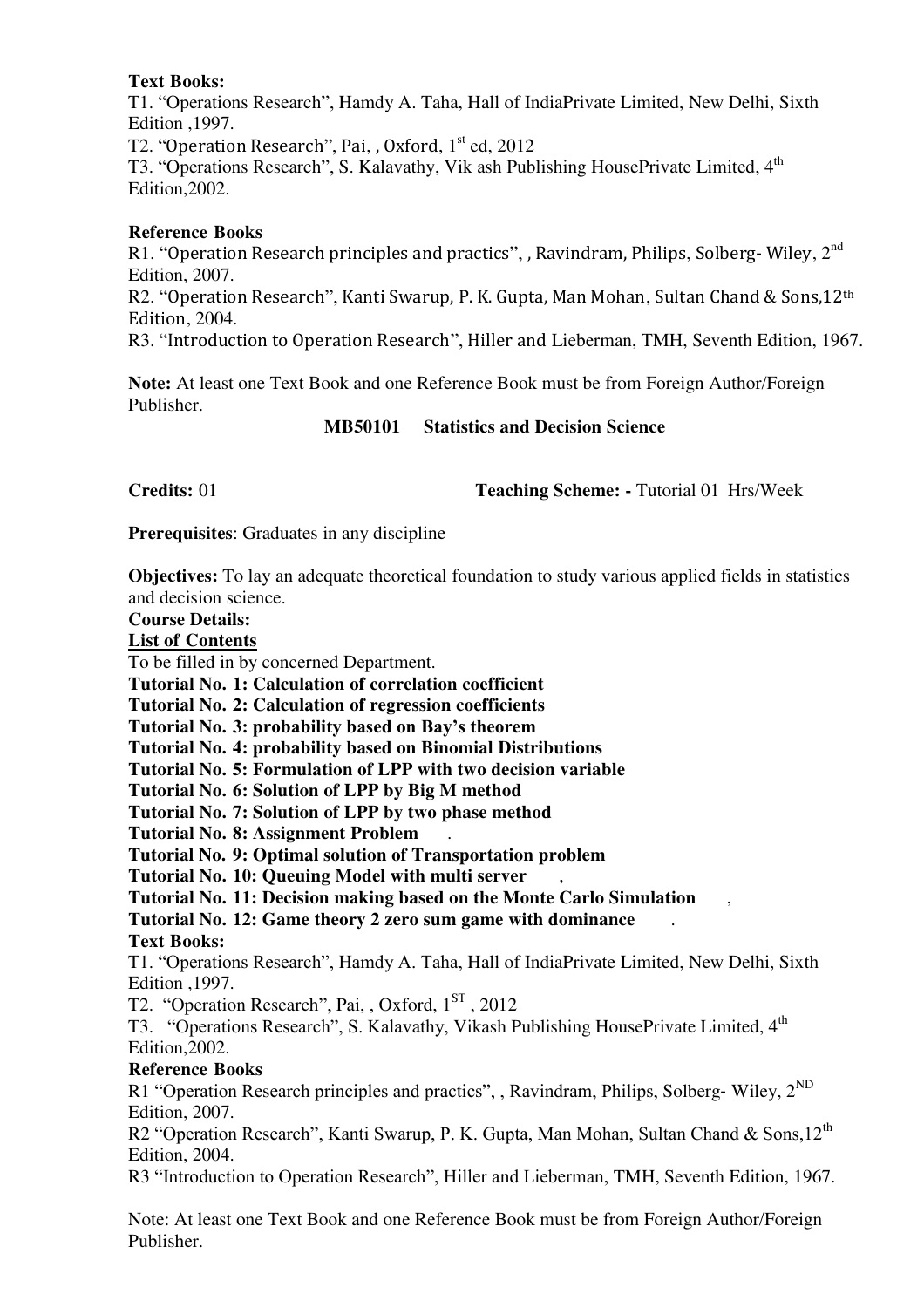# **MB50102 MARKETING MANAGEMENT**

**Prerequisites**: Graduates in any discipline

### **Course Objectives:**

1. To sensitize the students to the dynamic nature of Marketing Management.

2. To expose students to a systematic frame work of marketing & implementations and to highlight need for different marketing approaches for services, goods, and for household consumers, organizational buyers. 3. To introduce the concept of Marketing Mix as a framework for Marketing Decision making.

# **Course Details:**

# **Unit 1 Definition and Function of Marketing**

U.1.1 - Scope of Marketing, Core Concepts of Marketing (Need, Want & Demand), Customer Value, Customer Satisfaction, Customer Delight, Marketing as Exchange, Marketing Vs Market, Customer Loyalty, Selling Vs Marketing, Concept of Marketing Myopia, 80:20 Principle, Introduction to Marketing Mix U.1.2. Self Study Topic: Marketing as Exchange, Marketing Vs Market

### **Unit 2 Concepts of Marketing & Marketing Environment (07Hrs)**

U.2.1 Concept of Marketing Environment - Macro & Micro Factors, Need for analysing Marketing Environment, Segmentation - Definition, Need & Benefits, Segmentation - Bases for market Segmentation for Consumer & Industrial Goods, Criteria for Effective Segmentation, Target Market - Concept & Criteria for selection of Target Market, Positioning - Concept of Differentiation & Positioning, Introduction to concept of Value Proposition & USP, Meaning and Importance of Consumer Behaviour, Comparison between Organisational Buying Behaviour & Consumer Buying Behaviour, Buying Roles, Five steps Buyer Decision Process

U.2.2. Self Study Topic: Need for analysing Marketing Environment

# Unit 3 Fundamentals of Product and Pricing **1996 1997 1997 1998 1997 1998 1998 1999 1999 1999 1999 1999 1999 1999 1999 1999 1999 1999 1999 1999 1999 1999 1999 1999 1999 199**

U.3.1 Product - Meaning of Product, Goods & Services. Classification of Consumer products & Industrial Products, Product Mix - Length, Width, Depth & Consistency, New Product Development Process: Idea Generation to Commercialisation, Product Life Cycle - Concept and Characteristics of PLC, Relevance of PLC, Strategies across stages of PLC, Branding - Introduction, Meaning, Product Vs Brand, Brand Equity and Brand Elements, Meaning & Role of Packaging & Labeling, Pricing - Meaning, Importance, Factors influencing pricing decisions, Setting Pricing objectives, Determining Demand, Estimating Costs, Analysing competitor pricing, Selecting pricing method, Pricing approaches

U.3.2. Self Study Topic: Meaning & Role of Packaging & Labeling

#### **Unit 4 Fundamentals of Place and Promotion (06Hrs)**

U.4.1 Role of Marketing Channels - Channel functions & flows, Channel Levels, Channel Design Decisions - Analysing Customers desired service output levels, establishing objectives & constraints, Identifying & Evaluating major channel functions, Channel Options - Introduction to Wholesaling, Retailing, Franchising, Channel Options - Introduction to Direct Marketing, E-Commerce Marketing Practices, Logistics Decisions: Order processing, Warehousing, Inventory and Transportation, Promotion: The role of marketing communications in marketing effort, Communication mix elements - Introduction to Advertising, Sales Promotion, Personal Selling, Communication mix elements - Introduction to Public Relations, Direct Marketing, Concept of IMC

U.4.2. Self Study Topic: Role of Marketing Channels - Channel functions & flows, Channel Levels.

### **Credits:** 3 **Teaching Scheme: -** Theory 4 Hrs/Week

# **(05Hrs)**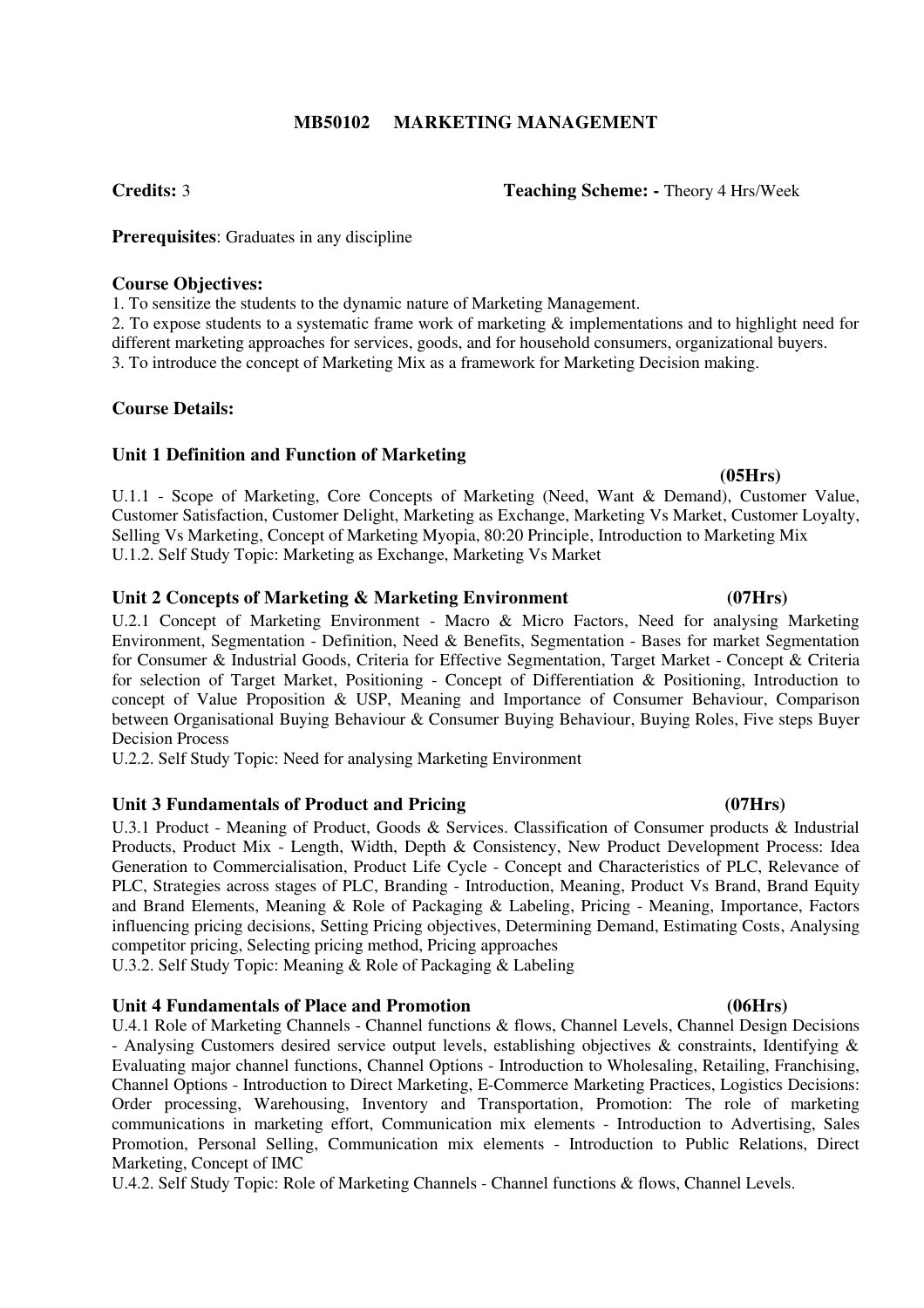### Unit 5 Marketing Planning and Control (05Hrs)

U.5.1 Product Level Planning - Preparation of a product level marketing plan, Product Level Planning - Evaluation of a product level marketing plan, Nature & Contents of Marketing Plans - A Brief Idea, Marketing Plans - Executive Summary, Situation Analysis, Marketing Strategy, Marketing Plans - Financials & Controls, Contemporary Topics - Viral Marketing, Guerilla Marketing, Societal Marketing, Contemporary Topics - Relationship Marketing, Green Marketing, Digital Marketing.

U.5.2. Self Study Topic: Nature & Contents of Marketing Plans - A Brief Idea

### **Course Outcome:**

- 1. Gain a conceptual understanding on fundamentals of Marketing.
- 2. Describe key marketing concepts, theories and techniques for analysing a variety of marketing situations.
- 3. Apply the introduced conceptual frameworks, theory and techniques to various marketing contexts.
- 4. Analyse the relevance of marketing concepts and theories in evaluating the impacts of environmental changes on marketing planning, strategies and practices.
- 5. Demonstrate the ability to carry out a research project that explores marketing planning and strategies for a specific marketing situation.
- 6. Synthesize ideas into a marketing plan.

### **Text Books:**

T1 - Marketing: Baines, Fill and Page, Sinha – Oxford 1/e 2013

- T2 Marketing Management Kotler, Keller, Koshy, Jha Pearson, 13/e, 2010
- T3 Marketing Management, Ramaswamy & Namakumari McGrawHill, 4/e, 2009

- R1 Marketing Management K Karunakaran, Himalaya Publishing House, 1/e, 2010
- R2 Marketing Management Text and Cases, Tapan K Panda, Excel Books, 2/e, 2008
- R3 Marketing by Lamb Hair Sharma, Mc Daniel Cengage Learning, 9/e, 2014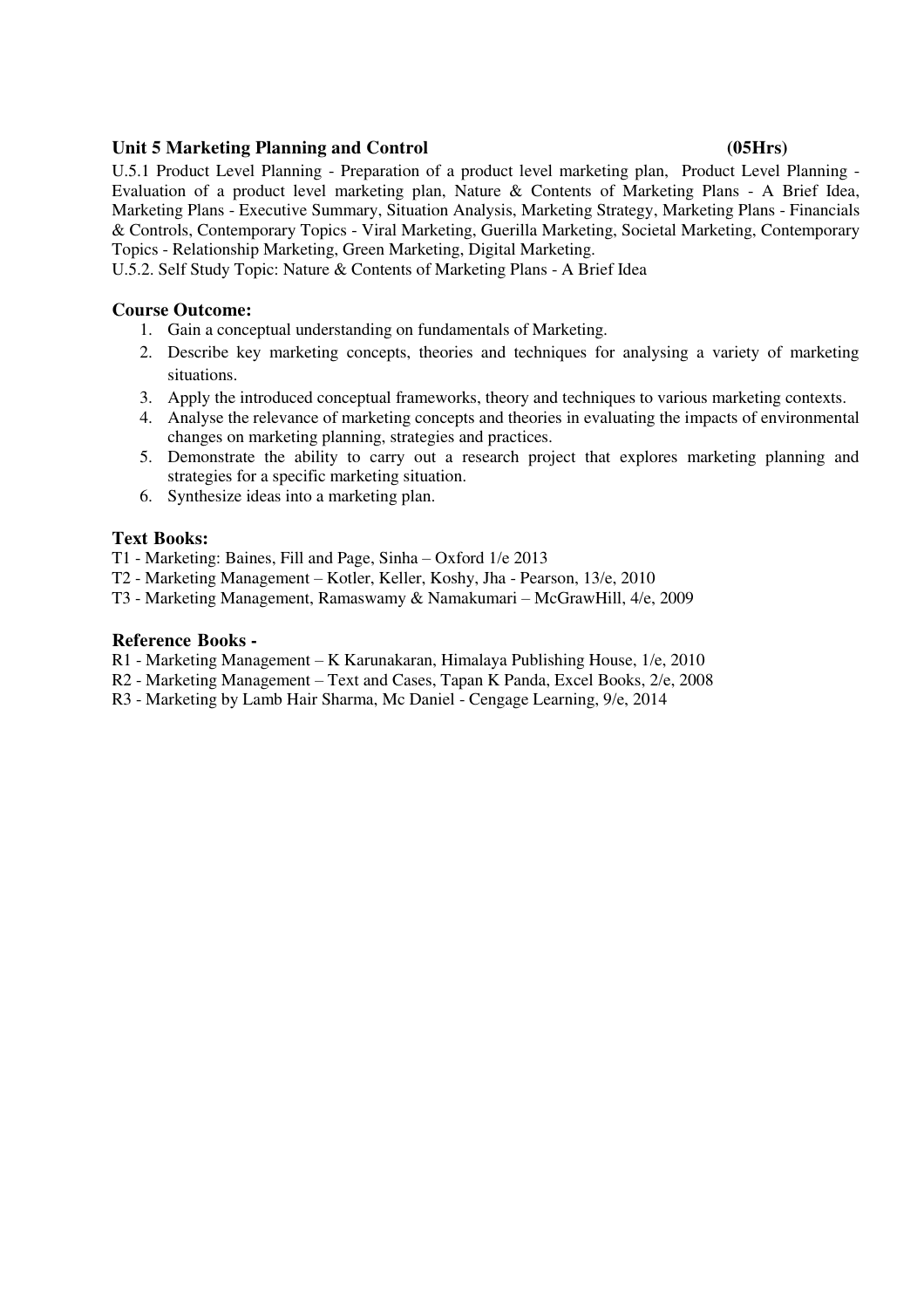# **MB50103 FINANCIAL ACCOUNTING AND ANALYSIS**

**Credits:** 04 **Teaching Scheme: -** Theory 04 Hrs/Week

**Prerequisites**: Graduate in any discipline, having arithmetic knowledge.

**Course Objectives:** 1. To familiarize the students with accounting principles and acquaint them with accounting mechanisms, process and systems so as to develop their skills of operating financial statements.

2. To develop their ability to read annual reports and develop their skills to interpret financial statements.

3. To familiarize the students with different financial accounting concepts affecting stakeholders.

# **Course Details:**

# **Unit 1: Fundamentals of Accounting (6 Hrs)**

U.1.1 Introduction to Accounting: What is Accounting? The need for Accounting, External and Internal End users of Accounting Information, Accounting concepts and conventions, Accounting cycle, Accounting Equations, Nature of GAAP, Need for Accounting Standards, Limitations of Accounting, Ethical Issues in Accounting, Basic Terminologies of Accounting. U.1.2. Self Study Topic: Nature of GAAP, Ethical Issues in Accounting

# **Unit 2: Recording Financial Transactions (8 Hrs)**

U.2.1. Mechanics of Accounting: Introduction, Classification, Double Entry System, Preparing Journal, Subsidiary books, Ledger, preparation of Trial Balance. Preparation of Income statement and Balance Sheet. (The students should familiarize with computerized accounting and should be able to do a task relating to above through a software package). U.2.2 Self Study Topic: Errors in Trial Balance

# Unit 3: Corporate Accounting (8 Hrs)

U.3.1. Corporate Accounts: Share and Share Capital, Issue of Shares, Payment in installment, Buyback of shares, Debentures and Bonds. Understanding corporate Income statement and Balance Sheet as presented in the Annual Reports of companies. U.3.2. Self Study Topic: Types of share capital

# Unit 4: Financial Statement Analysis *(8 Hrs)*

U.4.1. Analysis and interpretation of Financing Statements:- Common size statement, Trend analysis, Ratio Analysis and Cash Flow Analysis as per AS – 3 (Revised). U.4.2. Self Study Topic: Common size statement, Trend analysis

# Unit 5: Analysis of Annual Reports (10 Hrs)

U.5.1.The faculty has to pick up Annual Reports of at least 5 listed companies from different sectors and make groups to analyze the following aspects: Financial analysis as reported by Auditors and Directors' and Corporate Governance. Basic EPS and Diluted EPS as per AS – 20 State of Affairs through Valuation Ratios and Dupont analysis.

U.5.2. Self Study Topic: Analysis of the Annual Reports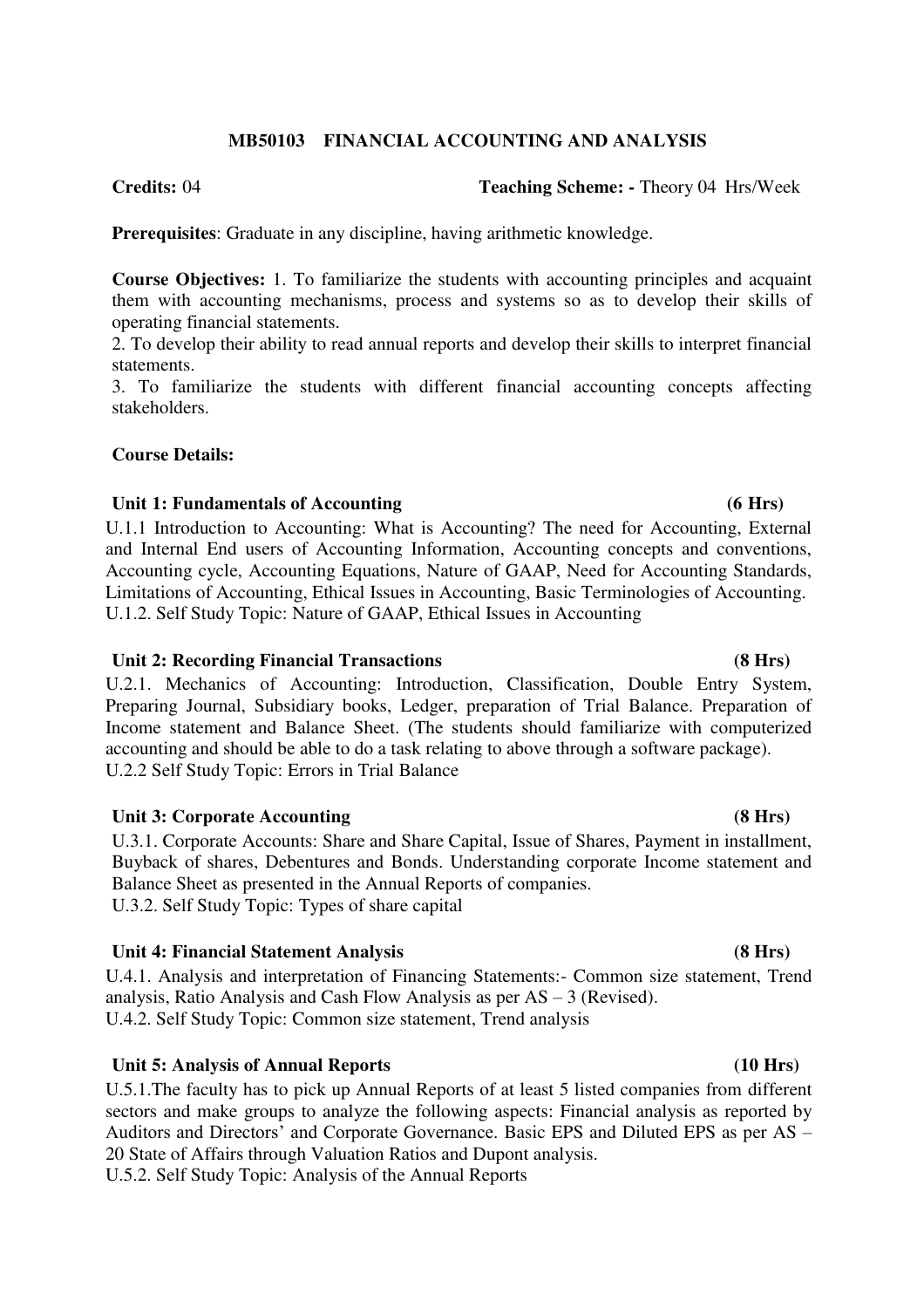# **Course Outcome:**

- 1) Acknowledge the role of accounts and the need for accounting in firms.
- 2) Understand the External and Internal users of Accounting Information
- 3) Understand the principles of accounting and accounting standards.
- 4) Understand how to prepare the financial statements.
- 5) Comprehend how to analyze the financial statements and take financial decisions.
- 6) Analysis of Annual Reports of listed companies from different sectors.

# **Text Books:**

- T1. "Financial Accounting for management"; Narayanswamy, PHI,  $5<sup>th</sup>$  edition, 2014<br>T2. "Financial Accounting and Analysis": Athma, HPH, 2013
- "Financial Accounting and Analysis"; Athma, HPH, 2013
- T3. "Financial Accounting for managers"; Sanjay Dhamija, Pearson, 2nd edition, 2012.

- R1. "Financial Accounting for management"; Paresh Shah, Oxford, 2<sup>nd</sup> edition, 2012.
- R2. "Financial Accounting: A managerial perspective"; Bapat & Raitha, McGrawHill
- R3. "Financial Accounting for Management"; A.K. Bhatacharya,  $4<sup>th</sup>$  edition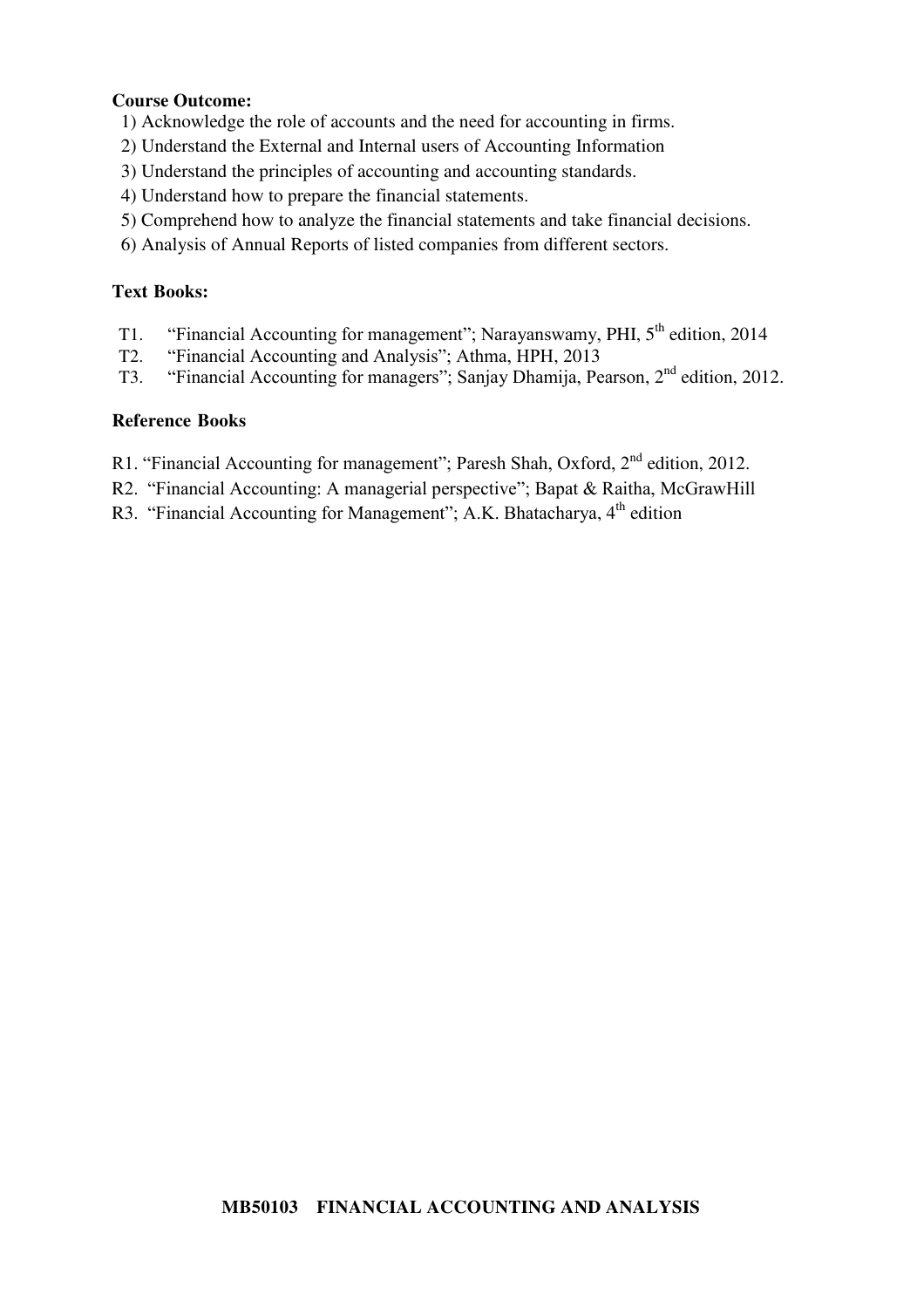**Prerequisites**: Graduate in any discipline

**Objectives: 1.** To familiarize the students with accounting principles and acquaint them with accounting mechanisms, process and systems so as to develop their skills of operating financial statements.

2. To develop their ability to read annual reports and develop their skills to interpret financial statements.

3. To familiarize the students with different financial accounting concepts affecting stakeholders.

### **Course Details:**

### **List of Contents**

**Tutorial No. 1: Ethical issues in Accounting, Nature of GAAP**

- **Tutorial No. 2: Journal Entries**
- **Tutorial No. 3: Errors in Trial Balance**
- **Tutorial No. 4: Final Account with adjustments**
- **Tutorial No. 5: Issue of share capital**
- **Tutorial No. 6: preparation of corporate income statement and balance sheet**
- **Tutorial No. 7: preparation of corporate income statement and balance sheet**
- **Tutorial No. 8: Key ratios**
- **Tutorial No. 9: preparation of Cash flow statement**
- **Tutorial No. 10: preparation of Cash flow statement**
- **Tutorial No. 11: Analysis of Annual Reports**
- **Tutorial No. 12: Analysis of Annual Reports**

#### **Text Books:**

- T1. "Financial Accounting for management"; Narayanswamy, PHI, 5<sup>th</sup> edition, 2014
- T2. "Financial Accounting and Analysis"; Athma, HPH, 2013
- T3. "Financial Accounting for managers"; Sanjay Dhamija, Pearson, 2nd edition, 2012.

- R1. "Financial Accounting for management"; Paresh Shah, Oxford,  $2<sup>nd</sup>$  edition, 2012.
- R2. "Financial Accounting: A managerial perspective"; Bapat & Raitha, McGrawHill
- R3. "Financial Accounting for Management"; A.K. Bhatacharya,  $4<sup>th</sup>$  edition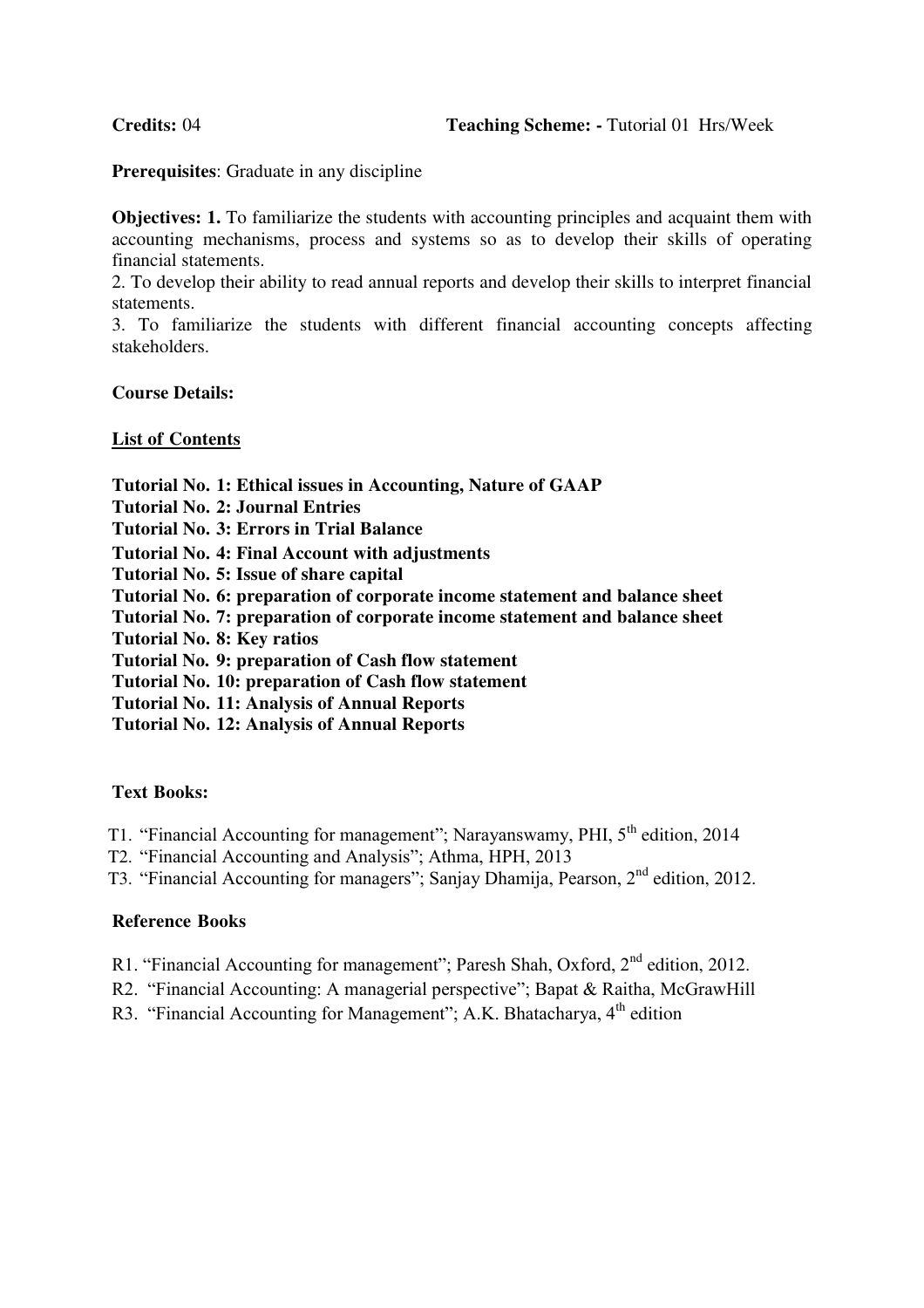# **MB50104 ECONOMICS FOR MANAGEMENT**

**Credits:** 04 **Teaching Scheme: -** Theory 04 Hrs/Week

# **Prerequisites**: Graduates in any discipline

# **Course Objectives:**

1**.** To lay an adequate theoretical foundation to study various applied fields in economics and management.

2. To demonstrate the application of economic theory to business decisions.

3. To develop a student's ability to think analytically about the economic forces at work in society.

4. To develop a framework which the students may use to analyze the overall behavior of a modern mixed economy.

# **Course Details:**

**Unit 1** Introduction to Managerial Economics **(8 Hrs)**

U.1.1. Relevance of economics for business decisions, Role of Managerial Economist and Business decision making.

Demand Analysis – individual market and firm demand, Determinants of demand, Elasticity measures and business decision making, Demand Estimation and demand forecasting,

Supply Analysis.

U.1.2. Self Study Topic: Role of Management Economist and Business decision making

# **Unit 2** Production Functions **(8 Hrs)**

U.2.1. Production functions: Single variable – Variable Proportions, two variables – isoquants, returns to scale; cost minimization and output maximization, Elasticity of substitution various cost concepts, cost functions and their empirical estimation, Economics of scale and economies of scope (simple numerical problems to be solved).

U.2.2. Self Study Topic: Cost concepts

# **Unit 3 Forms of financial market and their relative pricing strategies (8 Hrs)**

**U.3.1.** Market morphology, price and output determination under different market conditions: Perfect competition, monopoly, monopolistic competition, oligopoly, Descriptive pricing approaches: Full cost pricing, product pricing; Price skimming, penetration pricing, loss leader pricing, price bundling, Transfer pricing (simple numerical problems to be solved).

U.3.2. Self Study Topic: pricing concept

# **Unit 4 Macro Economics (8 Hrs)**

U.4.1. Macro economics, circular flow of income, the concepts of GDP, GNP, GDP deflator, concepts of consumption, saving, and investment, business cycle: Nature, phases, consequences and measures to solve the problems of business cycle. Inflation

U.4.2. Self Study Topic: circular flow of income.

# **Unit 5 Inter Sectoral Linkages (8Hrs)**

U.5.1. Inter sectoral linkages, Macro aggregates and policy interrelation ships: Fiscal and Monetary Policies; Industrial Finance: Money market, Capital Market and institutional finance. U.5.2. Self Study Topic: Analysis of the Annual Reports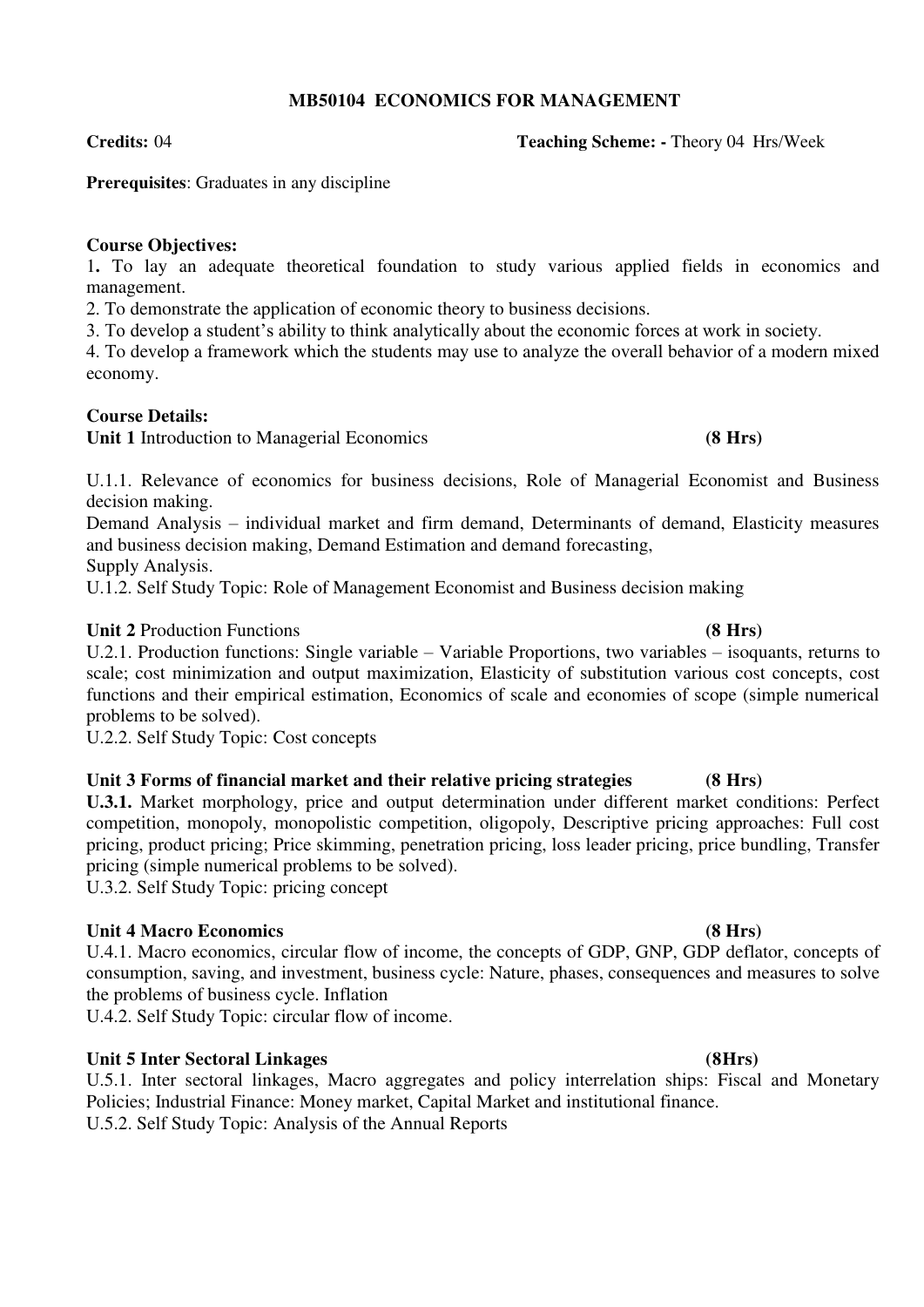# **Course Outcome :**

1) Understand the roles of managers in firms

- 2) Understand the internal and external decisions to be made by managers
- 3) Analyze the demand and supply conditions and assess the position of a company
- 4) Design competition strategies, including costing, pricing, product differentiation, and market

environment according to the natures of products and the structures of the markets.

- 5) Analyze real-world business problems with a systematic theoretical framework.
- 6) Make optimal business decisions by integrating the concepts of economics, mathematics and statistics.

# **Text Books:**

- T1. Managerial Economics D N Dwivedi, 7/e, Vikas Publishing House Pvt Ltd, Nov 1, 2009
- T2. Managerial economics- Maheswari, PHI Third edition Sep 27, 2012
- T3. Managerial Economics-Dominick Salvotore, 8/e, Oxford Publishers.

- R1. Managerial Economics, PL Mehta Sultanchand & Co. Mar 15, 2011
- R2. Managerial Economics Analysis of Managerial Decision Making, 7/e, H L Ahuja, S. Chand
- R3. Managerial Economics, Keat, Young, Banerjee, Pearson, 6/e.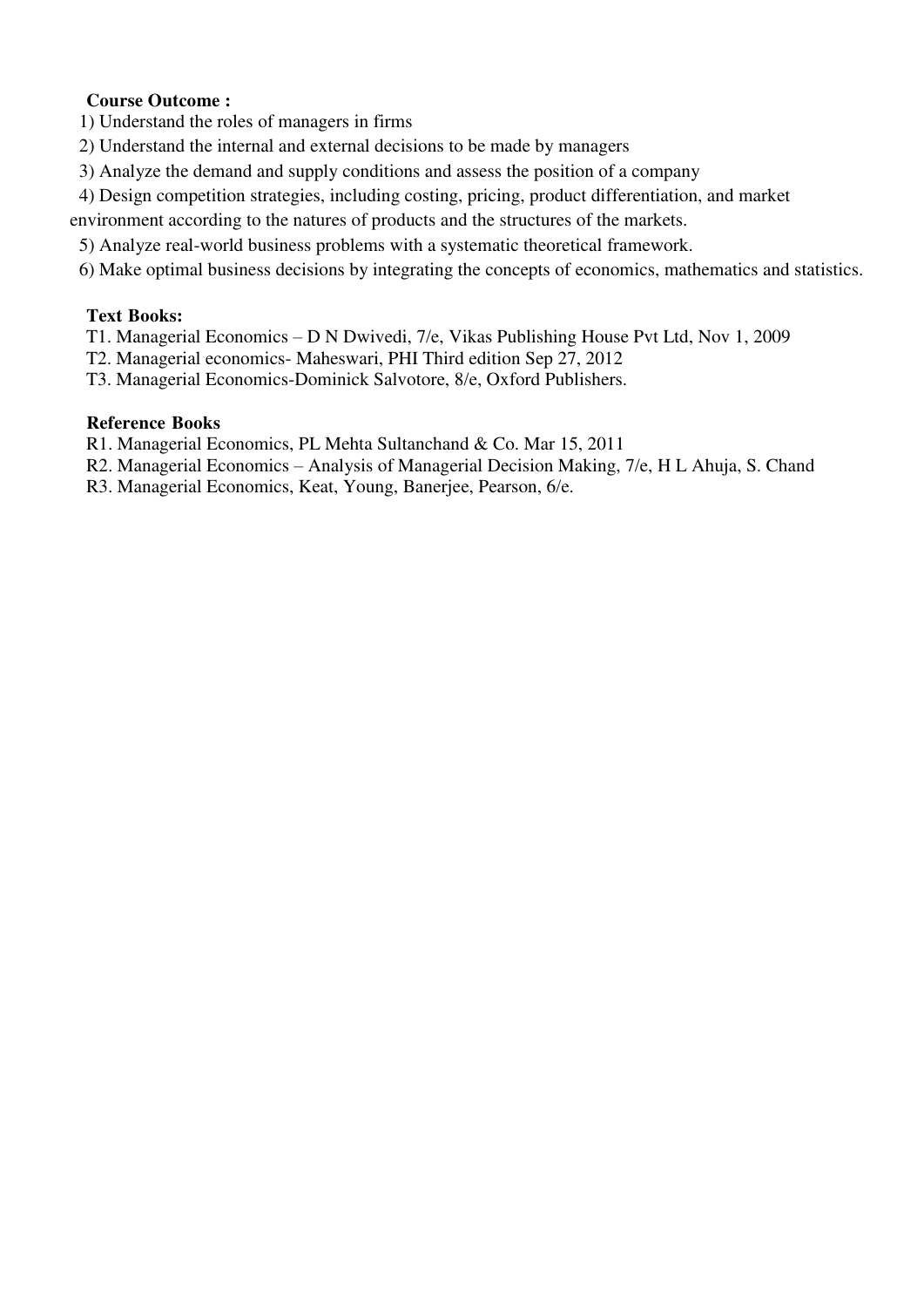# **MB50104 ECONOMICS FOR MANAGEMENT**

**Credits:** 04 **Teaching Scheme: -** Tutorial 01 Hrs/Week

**Prerequisites**: Graduates in any discipline

### **Objectives:**

1**.** To lay an adequate theoretical foundation to study various applied fields in economics and management.

2. To demonstrate the application of economic theory to business decisions.

3. To develop a student's ability to think analytically about the economic forces at work in society.

4. To develop a framework which the students may use to analyze the overall behavior of a modern mixed economy.

# **Course Details:**

**List of Contents**

**Tutorial No. 1:** Demand Estimation

**Tutorial No. 2:** Elasticity measures

**Tutorial No. 3:** Variable Proportions

**Tutorial No. 4:** Economics of scale and economies of scope (Numerical problems)

**Tutorial No. 5:** Price and output determination under different market conditions.

**Tutorial No. 6:** Transfer pricing (simple numerical problems to be solved).

**Tutorial No. 7:** Circular flow of income.

**Tutorial No. 8:** The concepts of GDP, GNP, GDP deflator.

**Tutorial No. 9:** Consequences and measures to solve the problems of business cycle.

**Tutorial No. 10:** Fiscal and Monetary Policies

**Tutorial No. 11:** Industrial Finance.

**Tutorial No. 12:** Money market, Capital Market and institutional finance.

#### **Text Books:**

T1. Managerial Economics – D N Dwivedi, 7/e, Vikas Publishing House Pvt Ltd, Nov 1, 2009

T2. Managerial economics- Maheswari, PHI Third edition Sep 27, 2012

T3. Managerial Economics-Dominick Salvotore, 8/e, Oxford Publishers.

# **Reference Books**

R1. Managerial Economics, PL Mehta Sultanchand & Co. Mar 15, 2011

R2. Managerial Economics – Analysis of Managerial Decision Making, 7/e, H L Ahuja, S. Chand

R3. Managerial Economics, Keat, Young, Banerjee, Pearson, 6/e.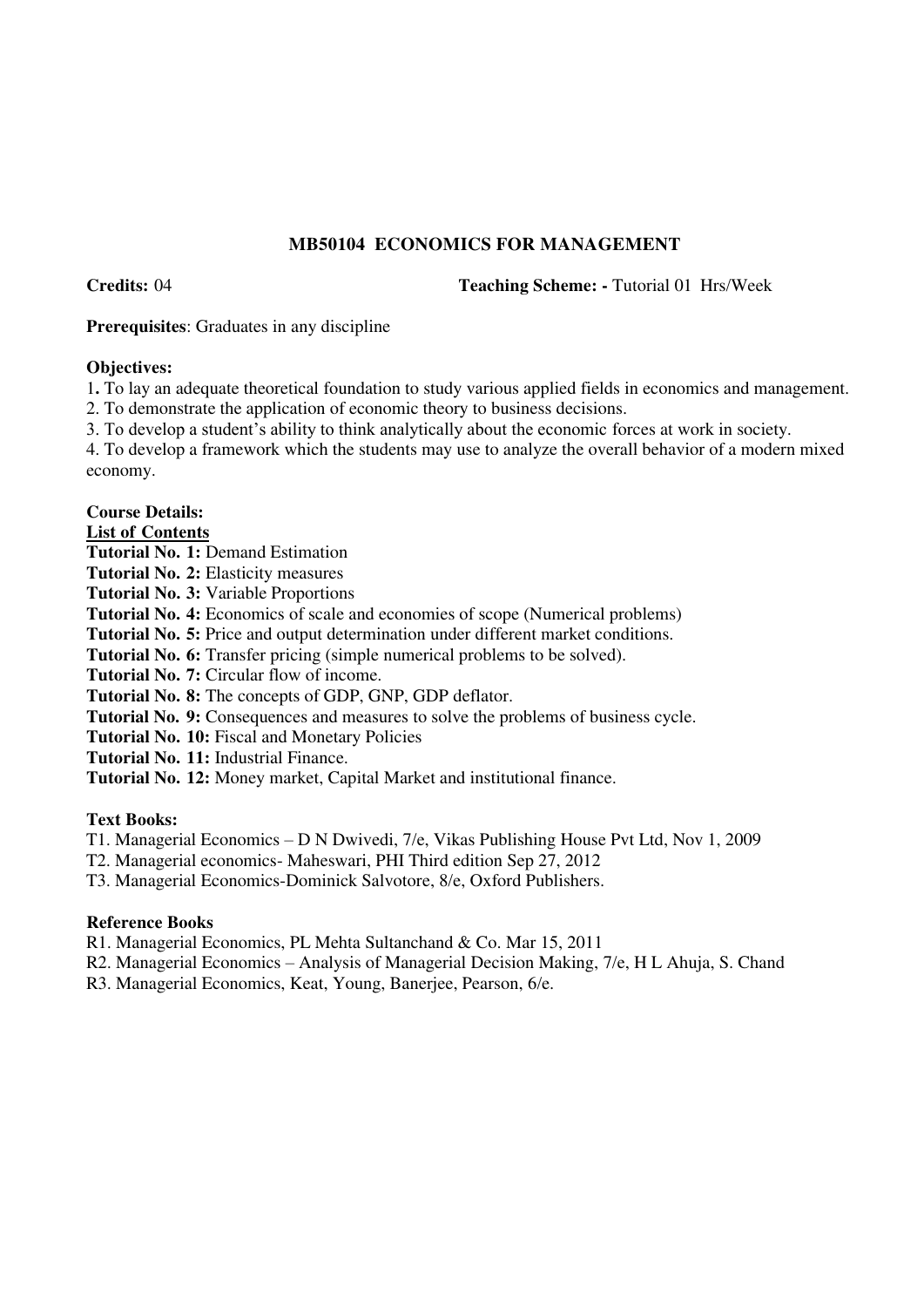### **MB50105 MANAGEMENT PRINCIPLES AND PRACTICES**

#### **Credits: 03 Teaching Scheme: - Theory 03 Hrs/Week**

**Prerequisites**: Graduates in any discipline having knowledge of different activities of organisation

#### **Course Objectives:**

1. To explain the various concepts of management.

2. To make the students understand the contemporary management practices

3. To highlight professional challenges that managers face in various organization

4. To enable the students to appreciate the emerging ideas and practices in the field of management.

### **Course Details:**

#### **Unit 1 Introduction to Principles of Management (10Hrs)**

**U1.1.** Definition of Management, Contribution of F.W. Taylor, Henri Fayol, Elton Mayo, Mary Parker Follet, Rensis Limert, Chestard Bernard, Douglas McGergor, Peter Drucker, Michael Porter and C.K. Prahlad.

Approaches to Management: Scientific Approach, Systems Approach and Contingency Approach. Managerial Competencies: Planning and Administrative, Strategic and Global Competencies, Team work

**U1.2**.Self Study Topic: Communication,

#### Unit 2 Organizing (08 Hrs)

**U2.1**.Organization: Formal and Informal, Line and Staff Relationship, Centralization vs. Decentralization, Work Specialization, Span of Management, Organization Structure – Bases for Departmentation. Organizational Culture: Cultural Diversity, Multi Ethnic Workforce, Organizing Knowledge Resource, Chain of Command, Delegation

**U2.2.**Self Study Topics: Basic issues in Organizing,

#### Unit 3 Planning and Decision making (06 Hrs)

**U3.1**.Planning: Nature & Elements of Planning, Planning Types and Models, Planning in Learning Organizations, Types, Steps, MBO, MBE, Planning Premises.

Decision Making: Risk and Uncertainty, Decision Trees, Decision making process, Models of Decision Making, Decision-making creativity

**U3.2**.Self Study Topics: Increasing Participation in Decision making,

### **Unit 4 Controlling (02 Hrs)**

**U4.1.** Controlling: Process, Standards and Bench Marking – Co-ordination: Meaning

**U4.2.** Self Study Topics: Principles of Co- ordination-Inter-Dependence.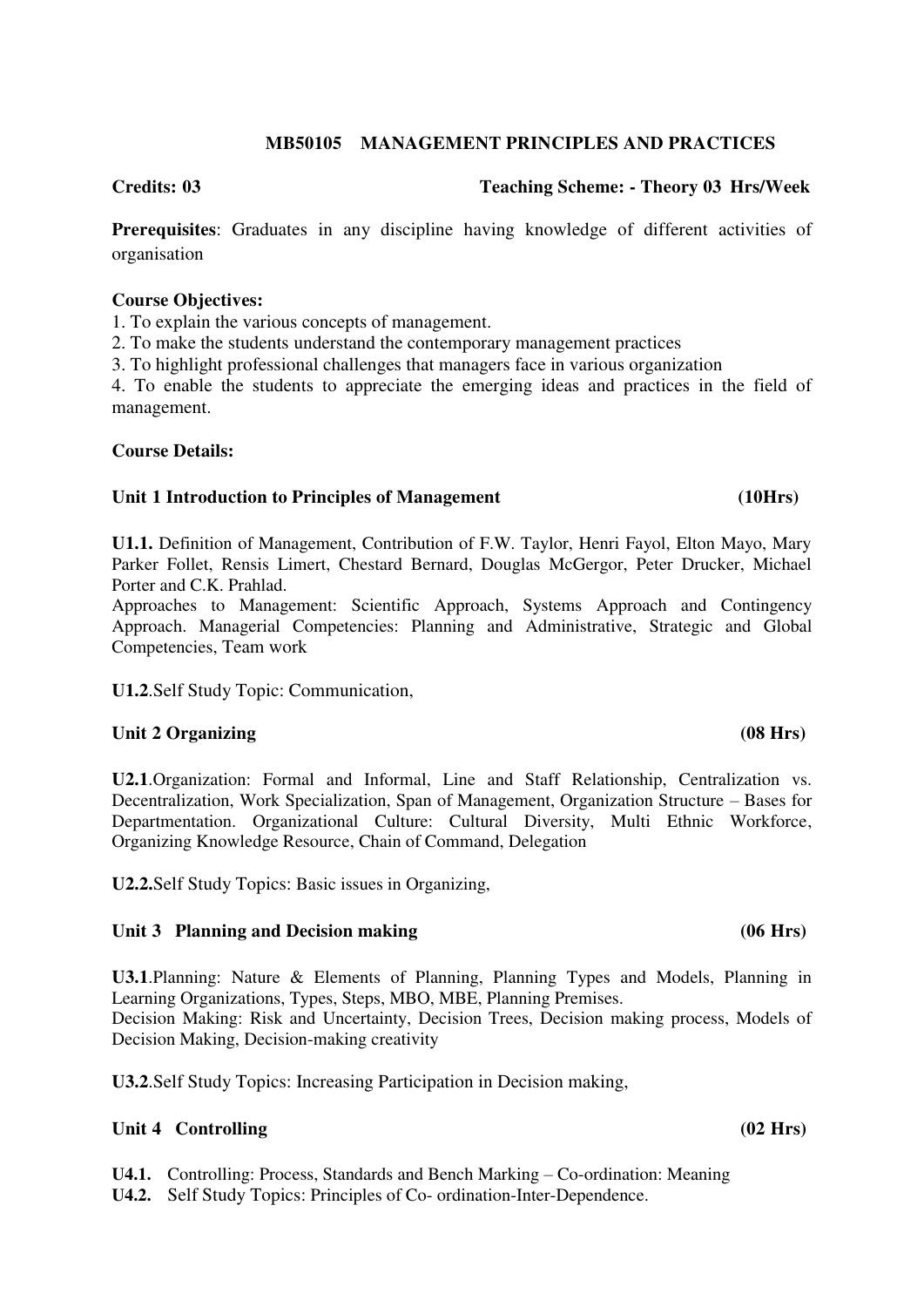# Unit 5 Challenges in Management (04Hrs)

- **U5.1.** Change Management Timing of Change, Reaction to change-Planning organizational Change, Technological Change,
- **U5.2.** Self Study Topic: Effective use of Communication Devices and IT
- **Note:** Five assignments to be given to the students on self study, comprising of one assignment from each unit.

# **Course Outcome:**

- 1. Understand the concepts of team work, coordination, Delegation and cultural diversity.
- 2. Study and understand management concepts in global context.
- 3. Develop understanding about emerging concepts in management thought and philosophy.
- 4. Understand the relevance of planning and decision making in organization.

# **Text Books:**

T1. "Management", Robbins, Coulter & Vohra, Pearson,Edition, Year of Publication 10/e Published10/24/2008

T2. "Management: Text and Cases"-VSP Rao, Excel Books, Edition, Year of Publication. 1/e 2009

T3. "Management Theory & practice", – Chandan J. S, Vikas Publishing House, Edition, Year of Publication. 4/e, 2006

- R1. "Essentials of Management", Koontz, McGraw Hill, Edition, Year of Publication. 10/e 2010
- R2. "Management Theory & practice Text & Cases", Subba RaoVikas P & Hima Bindu, Himalaya Publishing House, Edition, Year of Publication. 14/e, 2012
- R3. "Management concepts and Practices", Dr. Manmohan Prasad, Himalaya Publishers, Fourth Edition, 2008.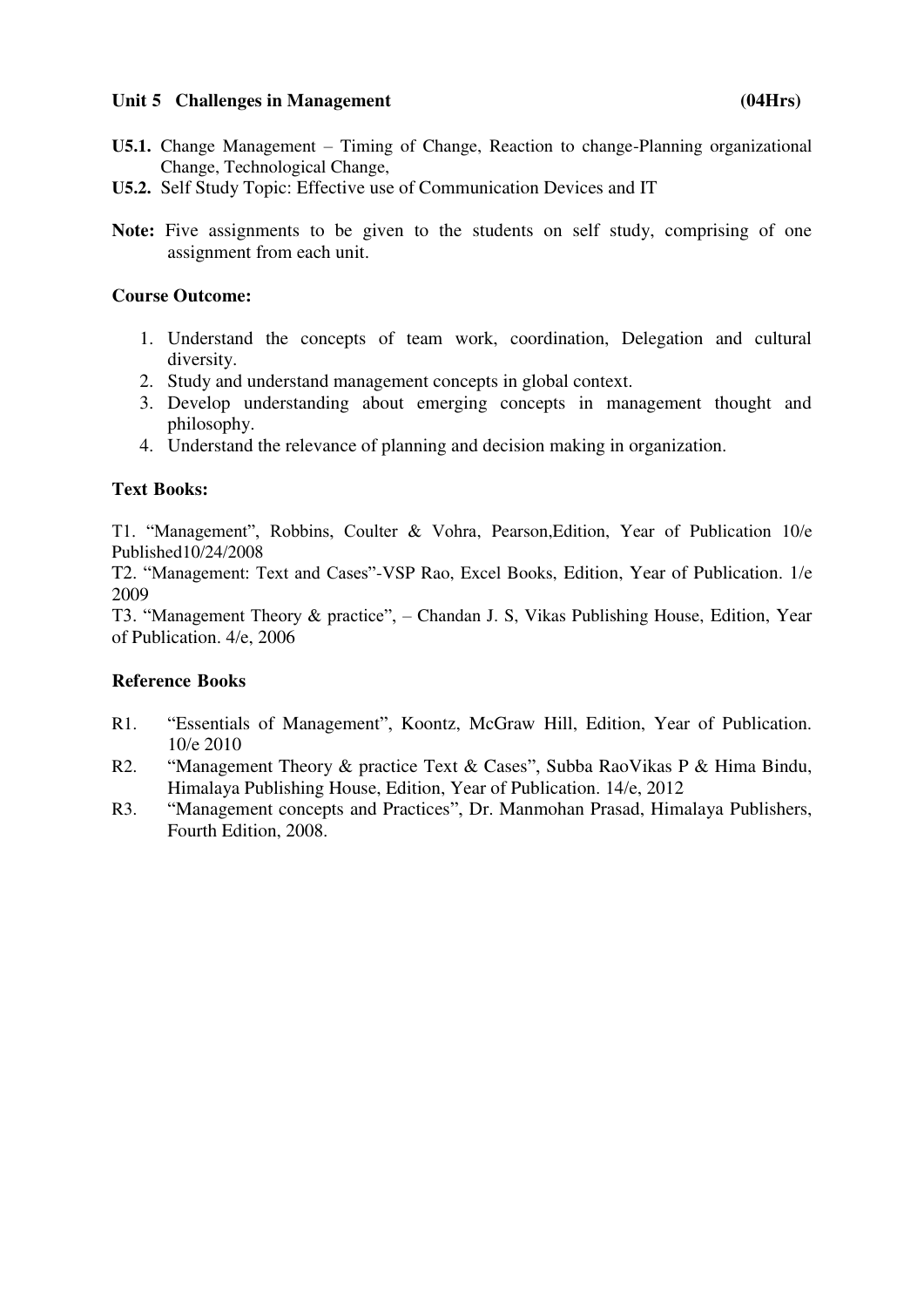### **MB50106 ORGANIZATIONAL BEHAVIOUR**

### **Credits:** 03 **Teaching Scheme: -**Theory 3Hrs/Week

**Prerequisites**: Graduate in Any Discipline

# **Course Objectives:**

- 1. To develop an understanding of the behavior of individuals, and groups inside organizations.
- 2. To enhance skills in understanding and appreciating individuals, interpersonal and group process for increased effectiveness both within and outside of organizations.

3. To develop theoretical and practical insights and problem-solving capabilities for effectively managing the organizational processes.

# **Course Details:**

# **Unit 1 Fundamentals of OB (04 Hrs)**

**U.1.1.** Definition, scope, and importance of OB, Relationship between OB and the individual, Evolution of OB, Theoretical framework (cognitive, behaviouristic and social cognitive).

**U-1.2.** Self study topics: Limitations of OB

# Unit 2 ATTITUDE (10 Hrs)

**U.2.1.** Importance of Attitude in an organization, Right Attitude, Components of Attitude, Relationship between behavior and attitude, Developing Emotional intelligence at the workplace, Barriers to changing attitudes. Personality and values: Definition and importance of personality for performance, The Myers-Briggs Type Indicator and the Big Five personality model, Significant personality traits suitable to the workplace( personality and job-fit theory), personality Tests and their practical applications. Perception: Meaning and concept of perception, Factors influencing perception, Selective perception, Attribution theory, Social perception (stereotyping and halo effect).Motivation:

Definition and concept of Motive and Motivation, the Content theories of Motivation (Maslow's Need hierarchy & Herzberg's Two Factor model Theory), the Process Theories, (vroom's expectancy theory & porter Lawler model). Contemporary theories- Equity theory of work motivation.

**U.2.2.** Self study Topics: Perceptual process

# Unit 3- Foundations of group behavior (06 Hrs)

**U-3.1.**The meaning of Group & Group behavior & group Dynamics, the five- stage model of group development. Leadership, Concept of leadership, styles of leadership, trait approach, contingency approach, contemporary leadership, meaning and significance of contemporary leadership, concept of transformational leadership, contemporary theories of leadership, success stories of today's Global and Indian Leaders.

**U-3.2.**Self Study Topics: Types of groups.

# **Unit 4-Organisational culture: (04 Hrs)**

**U-4.1.**Meaning & definition of Organizational Culture, Creating and Sustaining Organizational Culture, Types of culture (Strong vs. Weak culture, Soft vs. Hard culture & Formal and Informal culture), Creating Positive Organizational Culture.

**U-4.2.**Self Study Topics: Concept of workplace spirituality.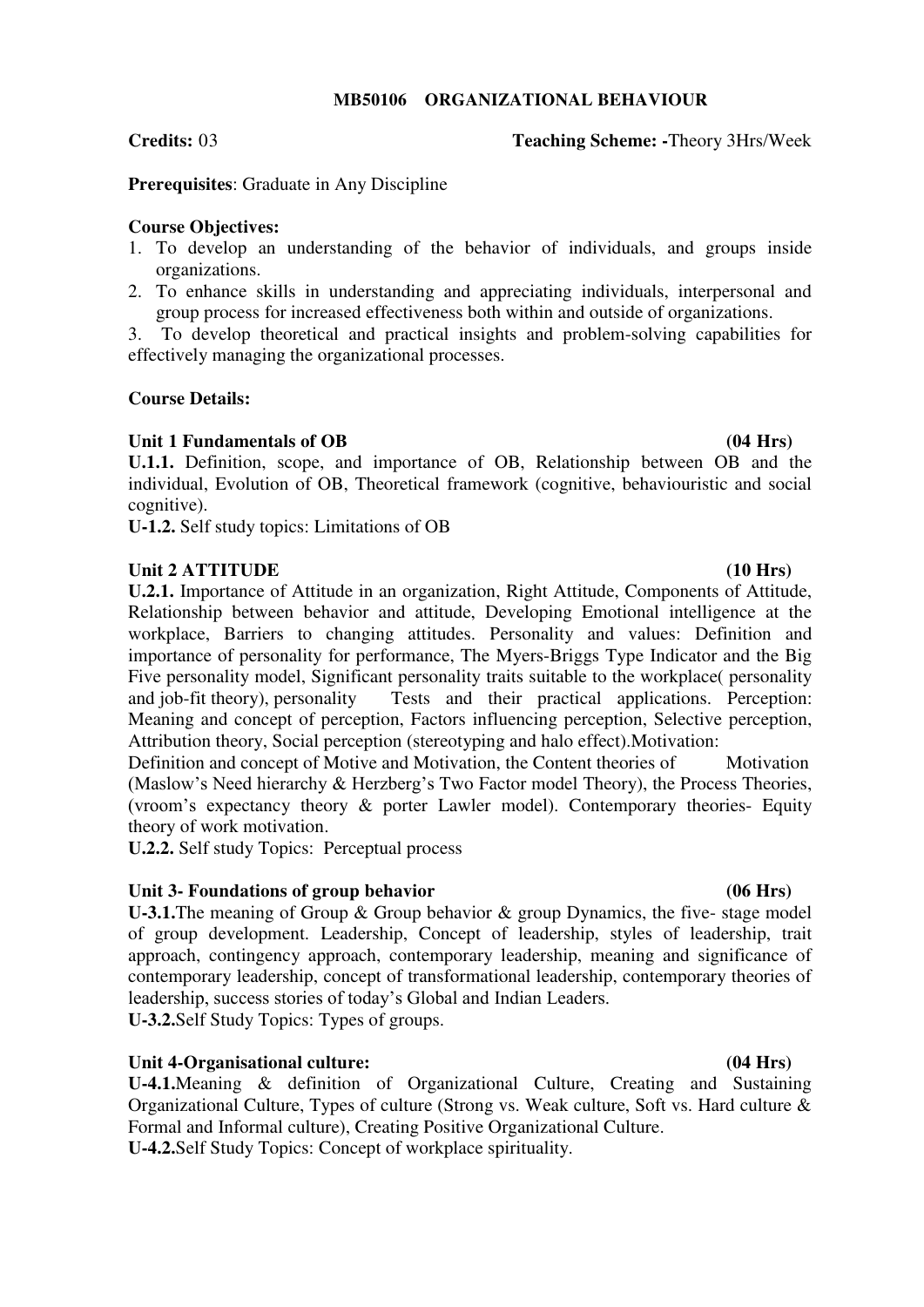# Unit 5- Organizational Change **(06 Hrs) (06 Hrs)**

**U.5.1.** Meaning, Definition & Nature of Organisational Change, Types of organisational change, Forces that acts as stimulants to change. Implementing Organizational Change:

How to overcome the Resistance to Change, Approaches to managing Organisational Change, Kurt Lewin's – Three step model, Seven Stage model of change & kotter's Eight-Step plan for implementing change. Leading the change process, facilitating change, Intervention Strategies for Facilitating change, Methods of Implementing Organisational Change, Developing a Learning Organisation.

**U.5.2.** Self Study Topics: Dealing with individual & Group Resistance,

**Note:** Five assignments to be given to the students on self study, comprising of one assignment from each unit.

# **Course Outcome:**

- 1. Gain a conceptual understanding of Human behaviour.
- 2. Describe key OB concepts, theories and techniques for analysing human personality.
- 3. Synthesize ideas into an organisational plan.
- 4. Analyse the relevance of OB concepts and theories in evaluating the impacts of human nature and attitude on success of organisational planning, strategies and practices.
- 5. Understand the roles of managers in motivation, values formation and attitude alteration of employees.

# **Text Books:**

T1-Understanding Organizational Behavior, Parek, Oxford, 3rd ed, 2011 T2-Foundations, theories and analyses, john, B. Miner, oxford, 1<sup>st</sup> ed, 2002.

T3-Organizational Behavior, K. Aswathapa, HPH,  $10^{th}$ , 2012

# **Reference Books:**

R1-Organizational Behaviour, V S P Rao, Excel Books,  $1<sup>ST</sup>$  ed, 2009.

R2-Behavior in Organization, Jerald Greenberg, PHI,  $10^{th}$  ed, 2011.

R3-Organizational Behaviour, Fred Luthans, McGrw Hill,  $3^{rd}$ ed.2010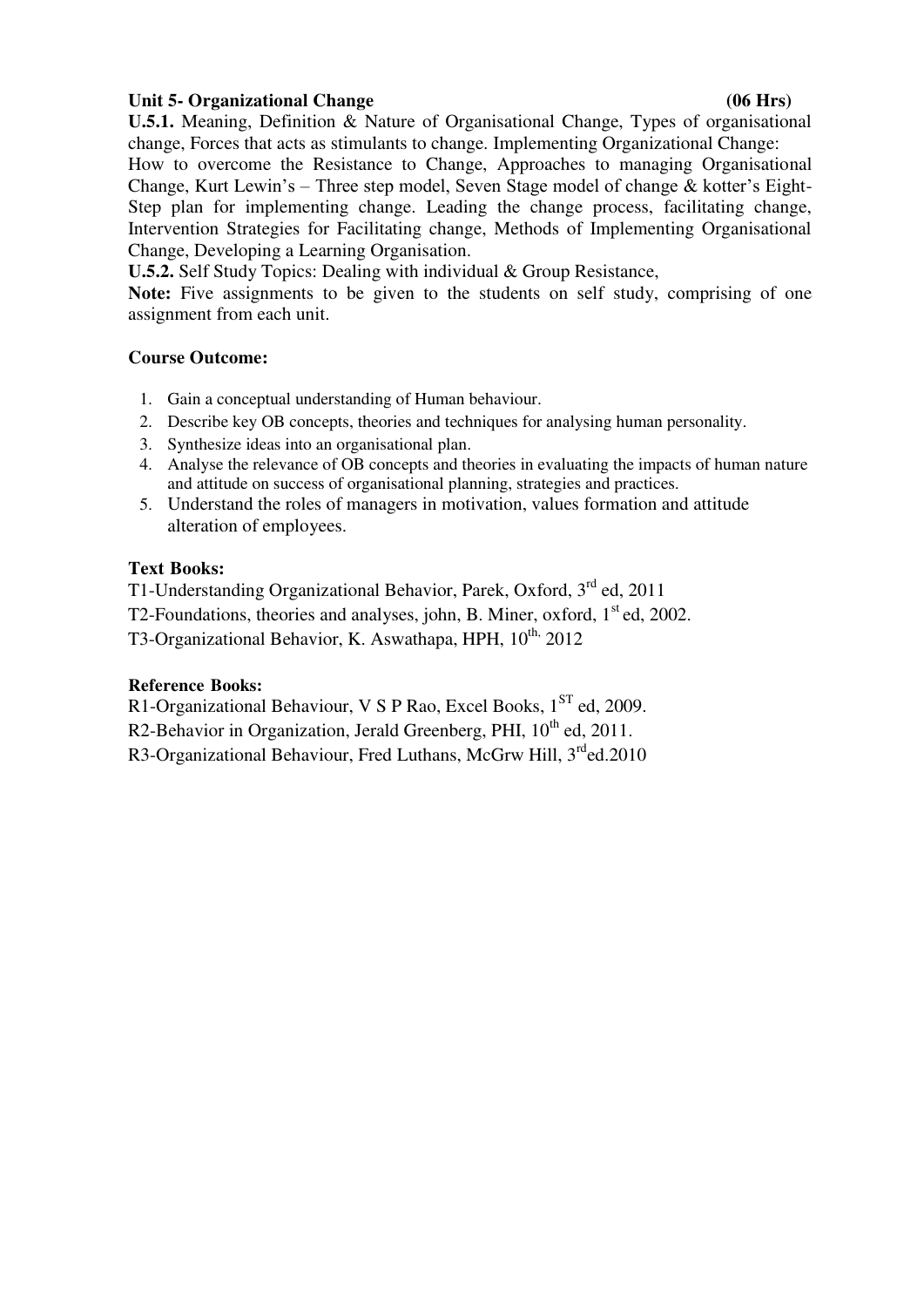# **REF NO: COURSE CODE:** MNG 106 **COURSE NAME: Organisational Behaviour**

**Credits: 03 Teaching Scheme: - Tutorial 01 Hrs/Week** 

**Prerequisites**: Graduates in any discipline

# **Objectives:**

1. To develop an understanding of the behaviour of individuals, and groups inside organisations.

2. To enhance skills in understanding and appreciating individuals, interpersonal and group process for increased effectiveness both within and outside of organisations.

3. To develop theoretical and practical insights and problem-solving capabilities for effectively managing the organisational processes.

# **List of Contents**

| Tutorial No. 1:         | Theoretical framework                            |
|-------------------------|--------------------------------------------------|
| Tutorial No. 2:         | Emotional intelligence                           |
| <b>Tutorial No. 3:</b>  | Personality tests                                |
| Tutorial No. 4:         | Social Perception                                |
| <b>Tutorial No. 5</b>   | Five-stage model of group development            |
| <b>Tutorial No. 6:</b>  | Transformational leadership                      |
| <b>Tutorial No. 7:</b>  | <b>Workplace Spirituality</b>                    |
| <b>Tutorial No. 8:</b>  | Types of culture                                 |
| Tutorial No. 9:         | Kotter's Eight-Step plan for implementing change |
| <b>Tutorial No. 10:</b> | Intervention Strategies for Facilitating change  |
| <b>Tutorial No. 11:</b> | Developing a Learning Organisation.              |
| Tutorial No. 12:        | Approaches to managing Organisational Change,    |

# **Text Books:**

T1-Understanding Organizational Behavior, Parek, Oxford, 3<sup>rd</sup> ed, 2011

T2-Foundations, theories and analyses, john, B. Miner, oxford,  $1<sup>st</sup>$  ed, 2002.

T3-Organizational Behavior, K. Aswathapa, HPH,  $10^{th}$ , 2012

# **Reference Books:**

R1- Organizational Behaviour, V S P Rao, Excel Books, 1<sup>ST</sup> ed, 2009.

R2- Behavior in Organization, Jerald Greenberg, PHI,  $10^{th}$  ed, 2011.

R3- Organizational Behavior Fred Luthans, TMH, Twelfth (12th) Edition, 2012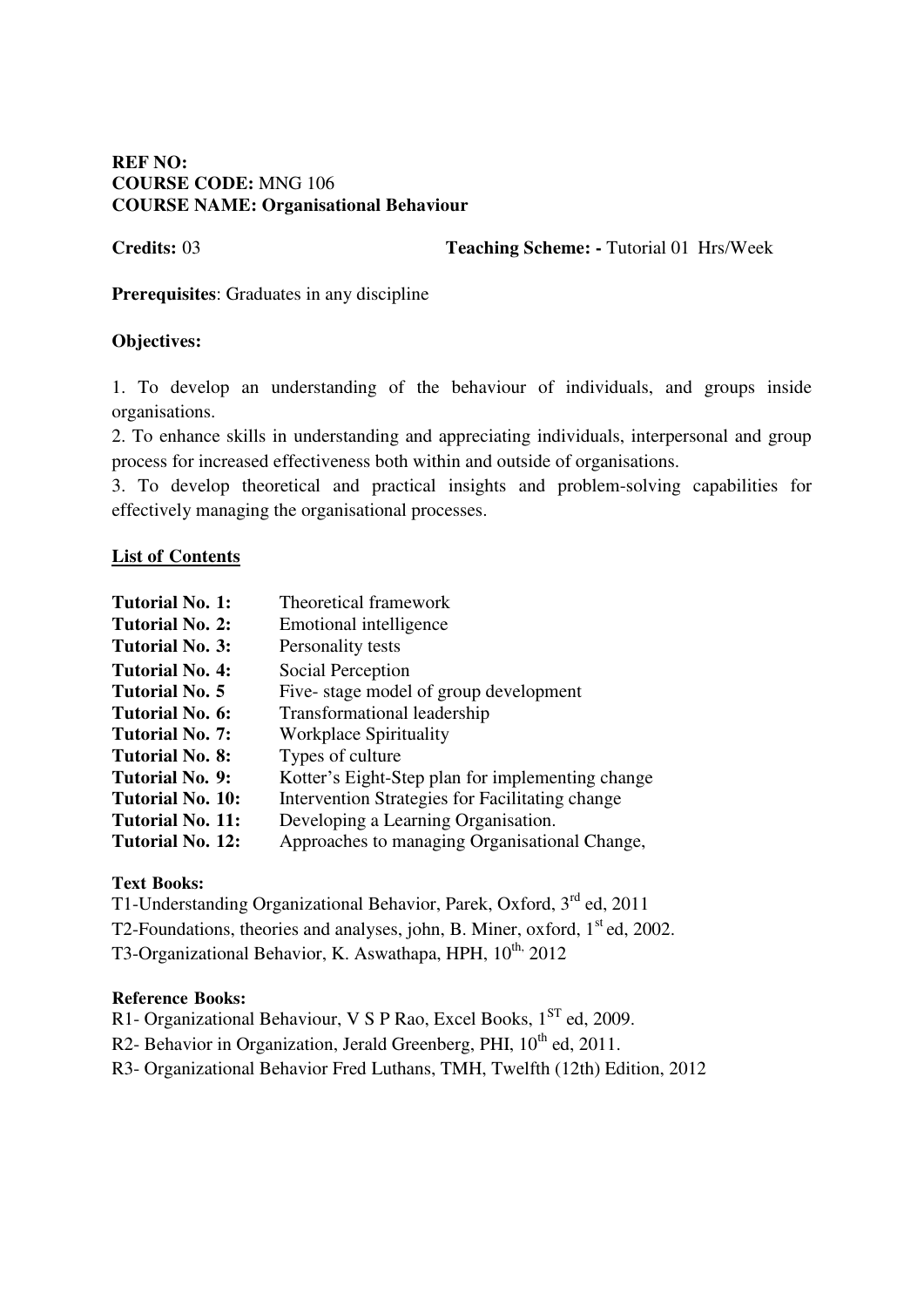### **HS51110 ENGLISH COMMUNICATION SKILLS**

**Prerequisites**: The students should have tolerable proficiency in different language skills – listening, speaking, reading, and writing – and Grammar of English as envisaged in the syllabus of Higher Secondary classes of Odisha.

### **Course Objectives:**

1. By the end of the course the students will have understood the process and factors of communication in English in a business organisation. They will have gained tolerable proficiency in communicating effectively in English.

2. They will have learnt to look up words in English and reproduce them using correct pronunciation. They will also be able to read a passage aloud in English using correct stress, rhythm, and intonation.

3 They will read passages in English with tolerable proficiency in skimming, scanning, predicting, guessing, and inferential comprehension.

4. They will learn to write summary, paragraphs and longer texts with minimum errors.

5. They will be successful in identifying common errors in English and rectify them with minimum correction.

### **Course Details:**

# **Unit 1 Basics of Communication (06 Hrs)**

U1.1. Importance of communication ,Communication elements and process, General communication and business communication, Information Gap principle, Turn-taking, Awareness of Filters & Barriers & Strategies for overcoming them, Verbal and non‐verbal communication, Principles of effective communication, Communication network in an organization. The Sounds of English: Vowels and consonants, IPA symbols, Syllables, Stress and Intonation.

U 1.2 Self Study on reference skills like looking up the dictionary for correct pronunciation of selected words, tone group division in connected texts, and marking tones in utterances.

### Unit 2 Major Language Skills (LS) (06 Hrs)

U2.1. Listening: Importance, Active & passive listening, barriers, strategies for improving listening skills.

Speaking: Characteristics of Effective Speech-Clear articulation; Rate of speaking; Voice quality; Eye Contact; Relevance of content for the audience.

U2.2. Self study on practicing reading aloud of selected passages.

# **Unit 3 Major Language Skills (Reading) (06 Hrs)**

U3.1. Reading: Developing reading skills of skimming and scanning; predicting, guessing the meaning of unfamiliar words, inferring; reading critically, taking notes.

U3.2. Self Study of selected passages and plenary presentation on them.

# **Unit 4 Major Language Skills (Writing) (06 Hrs)**

U4.1 Writing: the characteristics of effective writing, clear organization and structuring of ideas, summarizing, clarity of language, stylistic variation, précis writing, paragraph writing.

U4.2 Self Study on summarizing selected passages and developing suggested Topic sentences.

# **Unit 5 Functional Grammar (06 Hrs)**

U5.1 English Verbs, Tenses, Subject-verb concord, Negation, Interrogation, Parallel structure, Modifiers, Clause and its types, Punctuation.

U5.2. Self Study: correcting given sentences/ texts or performing tasks on language tests.

**Note:** Five assignments to be given to the students for self study, comprising one assignment from each unit.

#### **Course Outcome:**

### **Students will be trained to**

- Understand the process and factors of communication in English in a business organization.
- Look up words in English and reproduce them using correct pronunciation.
- Read a passage aloud in English using correct stress, rhythm, and intonation.
- Read passages in English with proficiency in skimming, scanning, predicting, guessing, and inferential comprehension.
- Write longer texts
- Rectify common errors in English.

### **Text Books**:

T1. An introduction to Professional English and Soft Skills: Das et al, BPUT Text Book. CUP.2012

- R1. Communication Skills, Sanjay Kumar & Pushpa Lata, Oxford 2014
- R2. Better English Pronunciation, J.D.O. Connor (Cambridge) 2005
- R3. A University Grammar of English, Quirk et al, Pearson, 2005